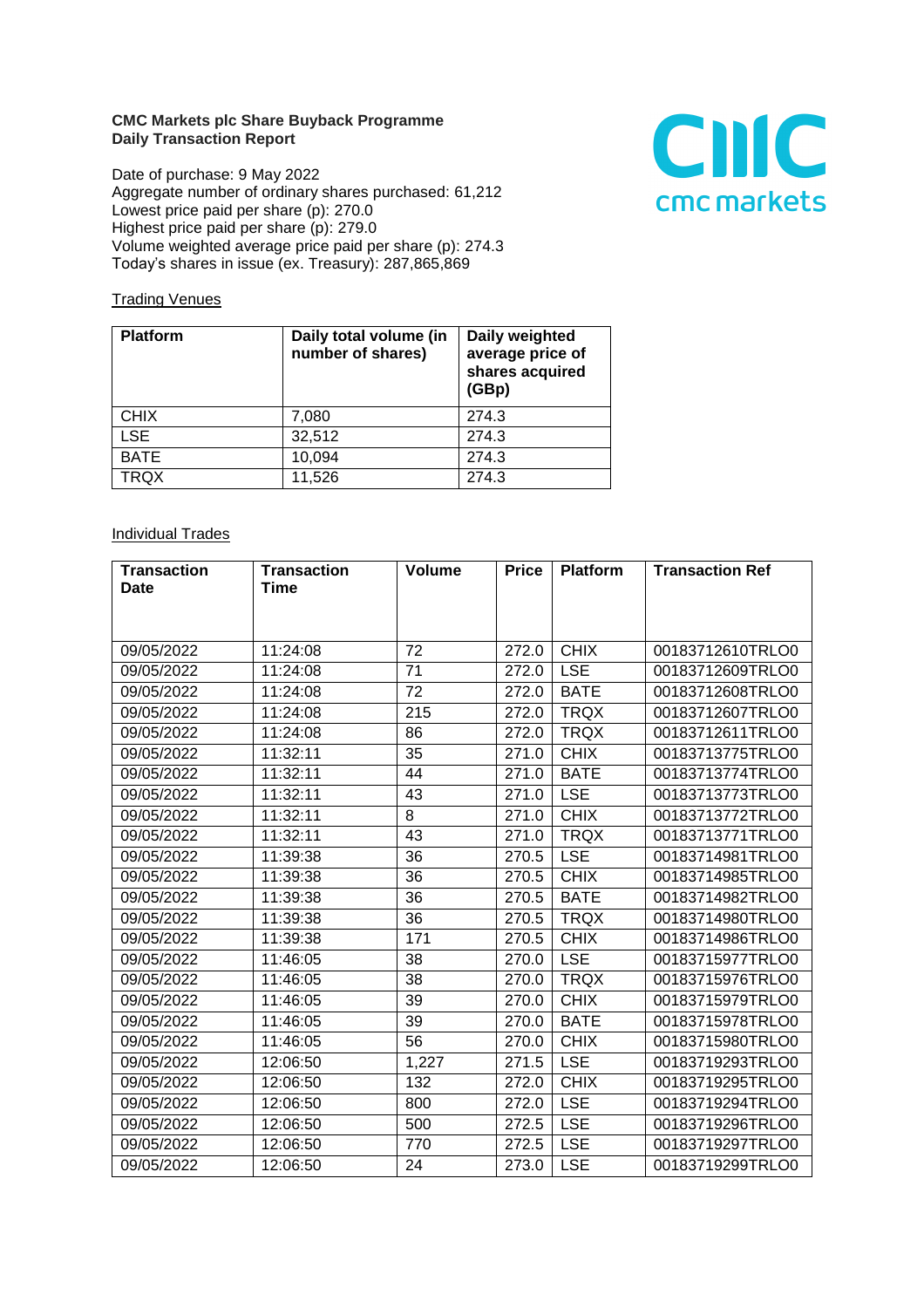| 09/05/2022<br>12:06:51<br>1,601<br>273.0<br><b>LSE</b><br>00183719307TRLO0<br><b>LSE</b><br>09/05/2022<br>82<br>00183719306TRLO0<br>12:06:51<br>273.0<br><b>LSE</b><br>500<br>00183719305TRLO0<br>09/05/2022<br>12:06:51<br>273.0<br><b>TRQX</b><br>00183719542TRLO0<br>09/05/2022<br>12:07:57<br>1,279<br>272.5<br><b>CHIX</b><br>00183719541TRLO0<br>09/05/2022<br>12:07:57<br>71<br>272.5<br>09/05/2022<br>12:07:57<br>170<br>272.5<br><b>TRQX</b><br>00183719540TRLO0<br>31<br><b>BATE</b><br>00183719544TRLO0<br>09/05/2022<br>12:07:57<br>272.5<br>09/05/2022<br>575<br><b>BATE</b><br>00183719543TRLO0<br>12:07:57<br>272.5<br>09/05/2022<br>12:15:05<br>554<br><b>CHIX</b><br>273.5<br>00183720702TRLO0<br><b>LSE</b><br>09/05/2022<br>12:15:05<br>140<br>00183720701TRLO0<br>273.5<br>09/05/2022<br>12:15:05<br>554<br>273.5<br><b>TRQX</b><br>00183720700TRLO0<br><b>LSE</b><br>414<br>09/05/2022<br>12:15:05<br>273.5<br>00183720699TRLO0<br>09/05/2022<br>12:38:42<br>14<br>275.0<br><b>BATE</b><br>00183724796TRLO0<br>6<br>09/05/2022<br>12:38:42<br><b>BATE</b><br>00183724795TRLO0<br>275.0<br>09/05/2022<br>12:38:42<br>14<br><b>BATE</b><br>00183724794TRLO0<br>275.0<br><b>LSE</b><br>09/05/2022<br>12:38:44<br>213<br>00183724799TRLO0<br>276.0<br><b>LSE</b><br>09/05/2022<br>12:38:44<br>500<br>00183724798TRLO0<br>276.0<br><b>LSE</b><br>09/05/2022<br>12:55:02<br>66<br>276.5<br>00183727745TRLO0<br>470<br><b>LSE</b><br>09/05/2022<br>12:55:02<br>00183727746TRLO0<br>277.0<br><b>LSE</b><br>09/05/2022<br>12:55:02<br>00183727747TRLO0<br>277<br>277.0<br>09/05/2022<br>26<br><b>BATE</b><br>00183731722TRLO0<br>13:18:37<br>276.5<br>554<br><b>BATE</b><br>00183733271TRLO0<br>09/05/2022<br>13:27:37<br>276.0<br><b>CHIX</b><br>09/05/2022<br>13:27:37<br>1,607<br>276.0<br>00183733270TRLO0<br><b>TRQX</b><br>00183733267TRLO0<br>09/05/2022<br>13:27:37<br>84<br>276.0<br>09/05/2022<br>13:27:37<br>470<br>276.0<br><b>TRQX</b><br>00183733269TRLO0<br><b>LSE</b><br>09/05/2022<br>13:27:37<br>554<br>00183733268TRLO0<br>276.0<br>322<br>09/05/2022<br>13:27:37<br>275.8<br><b>BATE</b><br>00183733274TRLO0<br>365<br><b>BATE</b><br>09/05/2022<br>13:27:37<br>275.8<br>00183733273TRLO0<br>09/05/2022<br>13:30:55<br>719<br><b>TRQX</b><br>00183734300TRLO0<br>275.0<br><b>LSE</b><br>09/05/2022<br>14:16:25<br>355<br>275.5<br>00183742919TRLO0<br>415<br><b>TRQX</b><br>00183742918TRLO0<br>09/05/2022<br>14:16:25<br>275.5<br>416<br><b>CHIX</b><br>00183742917TRLO0<br>09/05/2022<br>14:16:25<br>275.5<br>09/05/2022<br>275.5<br><b>LSE</b><br>14:16:25<br>60<br>00183742916TRLO0<br>09/05/2022<br>14:16:25<br><b>BATE</b><br>416<br>275.5<br>00183742915TRLO0<br>14:16:25<br>71<br>275.5<br><b>BATE</b><br>09/05/2022<br>00183742922TRLO0<br>74<br><b>BATE</b><br>09/05/2022<br>14:16:25<br>275.5<br>00183742921TRLO0<br>09/05/2022<br>14:16:26<br>142<br>275.5<br><b>BATE</b><br>00183742923TRLO0<br>09/05/2022<br>14:29:50<br>6<br>276.0<br><b>TRQX</b><br>00183745528TRLO0<br>09/05/2022<br>77<br><b>LSE</b><br>00183745529TRLO0<br>14:29:50<br>276.5<br>09/05/2022<br>14:29:51<br>379<br>276.0<br><b>TRQX</b><br>00183745544TRLO0<br><b>LSE</b><br>09/05/2022<br>201<br>276.0<br>00183745546TRLO0<br>14:29:51<br>21<br><b>TRQX</b><br>09/05/2022<br>14:29:51<br>276.0<br>00183745545TRLO0<br><b>BATE</b><br>09/05/2022<br>14:29:51<br>40<br>277.0<br>00183745547TRLO0<br><b>CHIX</b><br>09/05/2022<br>14:29:54<br>201<br>276.5<br>00183745556TRLO0<br>201<br><b>BATE</b><br>09/05/2022<br>14:29:54<br>276.5<br>00183745555TRLO0<br><b>LSE</b><br>09/05/2022<br>14:29:54<br>473<br>276.5<br>00183745554TRLO0<br><b>TRQX</b><br>09/05/2022<br>14:29:54<br>44<br>276.5<br>00183745553TRLO0<br>$\overline{7}$<br><b>TRQX</b><br>09/05/2022<br>14:29:54<br>276.5<br>00183745557TRLO0<br>09/05/2022<br>276.5<br><b>LSE</b><br>14:29:54<br>135<br>00183745559TRLO0<br><b>LSE</b><br>09/05/2022<br>14:29:57<br>15<br>278.0<br>00183745582TRLO0 | 09/05/2022 | 12:06:50 | 47 | 273.0 | <b>LSE</b> | 00183719298TRLO0 |
|-----------------------------------------------------------------------------------------------------------------------------------------------------------------------------------------------------------------------------------------------------------------------------------------------------------------------------------------------------------------------------------------------------------------------------------------------------------------------------------------------------------------------------------------------------------------------------------------------------------------------------------------------------------------------------------------------------------------------------------------------------------------------------------------------------------------------------------------------------------------------------------------------------------------------------------------------------------------------------------------------------------------------------------------------------------------------------------------------------------------------------------------------------------------------------------------------------------------------------------------------------------------------------------------------------------------------------------------------------------------------------------------------------------------------------------------------------------------------------------------------------------------------------------------------------------------------------------------------------------------------------------------------------------------------------------------------------------------------------------------------------------------------------------------------------------------------------------------------------------------------------------------------------------------------------------------------------------------------------------------------------------------------------------------------------------------------------------------------------------------------------------------------------------------------------------------------------------------------------------------------------------------------------------------------------------------------------------------------------------------------------------------------------------------------------------------------------------------------------------------------------------------------------------------------------------------------------------------------------------------------------------------------------------------------------------------------------------------------------------------------------------------------------------------------------------------------------------------------------------------------------------------------------------------------------------------------------------------------------------------------------------------------------------------------------------------------------------------------------------------------------------------------------------------------------------------------------------------------------------------------------------------------------------------------------------------------------------------------------------------------------------------------------------------------------------------------------------------------------------------------------------------------------------------------------------------------------------------------------------------------------------------------------------------------------------------------------------------------------------------------------------------------------------------------------------------------------------------------------------------------------------------------------------------------------------------------------------------------------------|------------|----------|----|-------|------------|------------------|
|                                                                                                                                                                                                                                                                                                                                                                                                                                                                                                                                                                                                                                                                                                                                                                                                                                                                                                                                                                                                                                                                                                                                                                                                                                                                                                                                                                                                                                                                                                                                                                                                                                                                                                                                                                                                                                                                                                                                                                                                                                                                                                                                                                                                                                                                                                                                                                                                                                                                                                                                                                                                                                                                                                                                                                                                                                                                                                                                                                                                                                                                                                                                                                                                                                                                                                                                                                                                                                                                                                                                                                                                                                                                                                                                                                                                                                                                                                                                                                                   |            |          |    |       |            |                  |
|                                                                                                                                                                                                                                                                                                                                                                                                                                                                                                                                                                                                                                                                                                                                                                                                                                                                                                                                                                                                                                                                                                                                                                                                                                                                                                                                                                                                                                                                                                                                                                                                                                                                                                                                                                                                                                                                                                                                                                                                                                                                                                                                                                                                                                                                                                                                                                                                                                                                                                                                                                                                                                                                                                                                                                                                                                                                                                                                                                                                                                                                                                                                                                                                                                                                                                                                                                                                                                                                                                                                                                                                                                                                                                                                                                                                                                                                                                                                                                                   |            |          |    |       |            |                  |
|                                                                                                                                                                                                                                                                                                                                                                                                                                                                                                                                                                                                                                                                                                                                                                                                                                                                                                                                                                                                                                                                                                                                                                                                                                                                                                                                                                                                                                                                                                                                                                                                                                                                                                                                                                                                                                                                                                                                                                                                                                                                                                                                                                                                                                                                                                                                                                                                                                                                                                                                                                                                                                                                                                                                                                                                                                                                                                                                                                                                                                                                                                                                                                                                                                                                                                                                                                                                                                                                                                                                                                                                                                                                                                                                                                                                                                                                                                                                                                                   |            |          |    |       |            |                  |
|                                                                                                                                                                                                                                                                                                                                                                                                                                                                                                                                                                                                                                                                                                                                                                                                                                                                                                                                                                                                                                                                                                                                                                                                                                                                                                                                                                                                                                                                                                                                                                                                                                                                                                                                                                                                                                                                                                                                                                                                                                                                                                                                                                                                                                                                                                                                                                                                                                                                                                                                                                                                                                                                                                                                                                                                                                                                                                                                                                                                                                                                                                                                                                                                                                                                                                                                                                                                                                                                                                                                                                                                                                                                                                                                                                                                                                                                                                                                                                                   |            |          |    |       |            |                  |
|                                                                                                                                                                                                                                                                                                                                                                                                                                                                                                                                                                                                                                                                                                                                                                                                                                                                                                                                                                                                                                                                                                                                                                                                                                                                                                                                                                                                                                                                                                                                                                                                                                                                                                                                                                                                                                                                                                                                                                                                                                                                                                                                                                                                                                                                                                                                                                                                                                                                                                                                                                                                                                                                                                                                                                                                                                                                                                                                                                                                                                                                                                                                                                                                                                                                                                                                                                                                                                                                                                                                                                                                                                                                                                                                                                                                                                                                                                                                                                                   |            |          |    |       |            |                  |
|                                                                                                                                                                                                                                                                                                                                                                                                                                                                                                                                                                                                                                                                                                                                                                                                                                                                                                                                                                                                                                                                                                                                                                                                                                                                                                                                                                                                                                                                                                                                                                                                                                                                                                                                                                                                                                                                                                                                                                                                                                                                                                                                                                                                                                                                                                                                                                                                                                                                                                                                                                                                                                                                                                                                                                                                                                                                                                                                                                                                                                                                                                                                                                                                                                                                                                                                                                                                                                                                                                                                                                                                                                                                                                                                                                                                                                                                                                                                                                                   |            |          |    |       |            |                  |
|                                                                                                                                                                                                                                                                                                                                                                                                                                                                                                                                                                                                                                                                                                                                                                                                                                                                                                                                                                                                                                                                                                                                                                                                                                                                                                                                                                                                                                                                                                                                                                                                                                                                                                                                                                                                                                                                                                                                                                                                                                                                                                                                                                                                                                                                                                                                                                                                                                                                                                                                                                                                                                                                                                                                                                                                                                                                                                                                                                                                                                                                                                                                                                                                                                                                                                                                                                                                                                                                                                                                                                                                                                                                                                                                                                                                                                                                                                                                                                                   |            |          |    |       |            |                  |
|                                                                                                                                                                                                                                                                                                                                                                                                                                                                                                                                                                                                                                                                                                                                                                                                                                                                                                                                                                                                                                                                                                                                                                                                                                                                                                                                                                                                                                                                                                                                                                                                                                                                                                                                                                                                                                                                                                                                                                                                                                                                                                                                                                                                                                                                                                                                                                                                                                                                                                                                                                                                                                                                                                                                                                                                                                                                                                                                                                                                                                                                                                                                                                                                                                                                                                                                                                                                                                                                                                                                                                                                                                                                                                                                                                                                                                                                                                                                                                                   |            |          |    |       |            |                  |
|                                                                                                                                                                                                                                                                                                                                                                                                                                                                                                                                                                                                                                                                                                                                                                                                                                                                                                                                                                                                                                                                                                                                                                                                                                                                                                                                                                                                                                                                                                                                                                                                                                                                                                                                                                                                                                                                                                                                                                                                                                                                                                                                                                                                                                                                                                                                                                                                                                                                                                                                                                                                                                                                                                                                                                                                                                                                                                                                                                                                                                                                                                                                                                                                                                                                                                                                                                                                                                                                                                                                                                                                                                                                                                                                                                                                                                                                                                                                                                                   |            |          |    |       |            |                  |
|                                                                                                                                                                                                                                                                                                                                                                                                                                                                                                                                                                                                                                                                                                                                                                                                                                                                                                                                                                                                                                                                                                                                                                                                                                                                                                                                                                                                                                                                                                                                                                                                                                                                                                                                                                                                                                                                                                                                                                                                                                                                                                                                                                                                                                                                                                                                                                                                                                                                                                                                                                                                                                                                                                                                                                                                                                                                                                                                                                                                                                                                                                                                                                                                                                                                                                                                                                                                                                                                                                                                                                                                                                                                                                                                                                                                                                                                                                                                                                                   |            |          |    |       |            |                  |
|                                                                                                                                                                                                                                                                                                                                                                                                                                                                                                                                                                                                                                                                                                                                                                                                                                                                                                                                                                                                                                                                                                                                                                                                                                                                                                                                                                                                                                                                                                                                                                                                                                                                                                                                                                                                                                                                                                                                                                                                                                                                                                                                                                                                                                                                                                                                                                                                                                                                                                                                                                                                                                                                                                                                                                                                                                                                                                                                                                                                                                                                                                                                                                                                                                                                                                                                                                                                                                                                                                                                                                                                                                                                                                                                                                                                                                                                                                                                                                                   |            |          |    |       |            |                  |
|                                                                                                                                                                                                                                                                                                                                                                                                                                                                                                                                                                                                                                                                                                                                                                                                                                                                                                                                                                                                                                                                                                                                                                                                                                                                                                                                                                                                                                                                                                                                                                                                                                                                                                                                                                                                                                                                                                                                                                                                                                                                                                                                                                                                                                                                                                                                                                                                                                                                                                                                                                                                                                                                                                                                                                                                                                                                                                                                                                                                                                                                                                                                                                                                                                                                                                                                                                                                                                                                                                                                                                                                                                                                                                                                                                                                                                                                                                                                                                                   |            |          |    |       |            |                  |
|                                                                                                                                                                                                                                                                                                                                                                                                                                                                                                                                                                                                                                                                                                                                                                                                                                                                                                                                                                                                                                                                                                                                                                                                                                                                                                                                                                                                                                                                                                                                                                                                                                                                                                                                                                                                                                                                                                                                                                                                                                                                                                                                                                                                                                                                                                                                                                                                                                                                                                                                                                                                                                                                                                                                                                                                                                                                                                                                                                                                                                                                                                                                                                                                                                                                                                                                                                                                                                                                                                                                                                                                                                                                                                                                                                                                                                                                                                                                                                                   |            |          |    |       |            |                  |
|                                                                                                                                                                                                                                                                                                                                                                                                                                                                                                                                                                                                                                                                                                                                                                                                                                                                                                                                                                                                                                                                                                                                                                                                                                                                                                                                                                                                                                                                                                                                                                                                                                                                                                                                                                                                                                                                                                                                                                                                                                                                                                                                                                                                                                                                                                                                                                                                                                                                                                                                                                                                                                                                                                                                                                                                                                                                                                                                                                                                                                                                                                                                                                                                                                                                                                                                                                                                                                                                                                                                                                                                                                                                                                                                                                                                                                                                                                                                                                                   |            |          |    |       |            |                  |
|                                                                                                                                                                                                                                                                                                                                                                                                                                                                                                                                                                                                                                                                                                                                                                                                                                                                                                                                                                                                                                                                                                                                                                                                                                                                                                                                                                                                                                                                                                                                                                                                                                                                                                                                                                                                                                                                                                                                                                                                                                                                                                                                                                                                                                                                                                                                                                                                                                                                                                                                                                                                                                                                                                                                                                                                                                                                                                                                                                                                                                                                                                                                                                                                                                                                                                                                                                                                                                                                                                                                                                                                                                                                                                                                                                                                                                                                                                                                                                                   |            |          |    |       |            |                  |
|                                                                                                                                                                                                                                                                                                                                                                                                                                                                                                                                                                                                                                                                                                                                                                                                                                                                                                                                                                                                                                                                                                                                                                                                                                                                                                                                                                                                                                                                                                                                                                                                                                                                                                                                                                                                                                                                                                                                                                                                                                                                                                                                                                                                                                                                                                                                                                                                                                                                                                                                                                                                                                                                                                                                                                                                                                                                                                                                                                                                                                                                                                                                                                                                                                                                                                                                                                                                                                                                                                                                                                                                                                                                                                                                                                                                                                                                                                                                                                                   |            |          |    |       |            |                  |
|                                                                                                                                                                                                                                                                                                                                                                                                                                                                                                                                                                                                                                                                                                                                                                                                                                                                                                                                                                                                                                                                                                                                                                                                                                                                                                                                                                                                                                                                                                                                                                                                                                                                                                                                                                                                                                                                                                                                                                                                                                                                                                                                                                                                                                                                                                                                                                                                                                                                                                                                                                                                                                                                                                                                                                                                                                                                                                                                                                                                                                                                                                                                                                                                                                                                                                                                                                                                                                                                                                                                                                                                                                                                                                                                                                                                                                                                                                                                                                                   |            |          |    |       |            |                  |
|                                                                                                                                                                                                                                                                                                                                                                                                                                                                                                                                                                                                                                                                                                                                                                                                                                                                                                                                                                                                                                                                                                                                                                                                                                                                                                                                                                                                                                                                                                                                                                                                                                                                                                                                                                                                                                                                                                                                                                                                                                                                                                                                                                                                                                                                                                                                                                                                                                                                                                                                                                                                                                                                                                                                                                                                                                                                                                                                                                                                                                                                                                                                                                                                                                                                                                                                                                                                                                                                                                                                                                                                                                                                                                                                                                                                                                                                                                                                                                                   |            |          |    |       |            |                  |
|                                                                                                                                                                                                                                                                                                                                                                                                                                                                                                                                                                                                                                                                                                                                                                                                                                                                                                                                                                                                                                                                                                                                                                                                                                                                                                                                                                                                                                                                                                                                                                                                                                                                                                                                                                                                                                                                                                                                                                                                                                                                                                                                                                                                                                                                                                                                                                                                                                                                                                                                                                                                                                                                                                                                                                                                                                                                                                                                                                                                                                                                                                                                                                                                                                                                                                                                                                                                                                                                                                                                                                                                                                                                                                                                                                                                                                                                                                                                                                                   |            |          |    |       |            |                  |
|                                                                                                                                                                                                                                                                                                                                                                                                                                                                                                                                                                                                                                                                                                                                                                                                                                                                                                                                                                                                                                                                                                                                                                                                                                                                                                                                                                                                                                                                                                                                                                                                                                                                                                                                                                                                                                                                                                                                                                                                                                                                                                                                                                                                                                                                                                                                                                                                                                                                                                                                                                                                                                                                                                                                                                                                                                                                                                                                                                                                                                                                                                                                                                                                                                                                                                                                                                                                                                                                                                                                                                                                                                                                                                                                                                                                                                                                                                                                                                                   |            |          |    |       |            |                  |
|                                                                                                                                                                                                                                                                                                                                                                                                                                                                                                                                                                                                                                                                                                                                                                                                                                                                                                                                                                                                                                                                                                                                                                                                                                                                                                                                                                                                                                                                                                                                                                                                                                                                                                                                                                                                                                                                                                                                                                                                                                                                                                                                                                                                                                                                                                                                                                                                                                                                                                                                                                                                                                                                                                                                                                                                                                                                                                                                                                                                                                                                                                                                                                                                                                                                                                                                                                                                                                                                                                                                                                                                                                                                                                                                                                                                                                                                                                                                                                                   |            |          |    |       |            |                  |
|                                                                                                                                                                                                                                                                                                                                                                                                                                                                                                                                                                                                                                                                                                                                                                                                                                                                                                                                                                                                                                                                                                                                                                                                                                                                                                                                                                                                                                                                                                                                                                                                                                                                                                                                                                                                                                                                                                                                                                                                                                                                                                                                                                                                                                                                                                                                                                                                                                                                                                                                                                                                                                                                                                                                                                                                                                                                                                                                                                                                                                                                                                                                                                                                                                                                                                                                                                                                                                                                                                                                                                                                                                                                                                                                                                                                                                                                                                                                                                                   |            |          |    |       |            |                  |
|                                                                                                                                                                                                                                                                                                                                                                                                                                                                                                                                                                                                                                                                                                                                                                                                                                                                                                                                                                                                                                                                                                                                                                                                                                                                                                                                                                                                                                                                                                                                                                                                                                                                                                                                                                                                                                                                                                                                                                                                                                                                                                                                                                                                                                                                                                                                                                                                                                                                                                                                                                                                                                                                                                                                                                                                                                                                                                                                                                                                                                                                                                                                                                                                                                                                                                                                                                                                                                                                                                                                                                                                                                                                                                                                                                                                                                                                                                                                                                                   |            |          |    |       |            |                  |
|                                                                                                                                                                                                                                                                                                                                                                                                                                                                                                                                                                                                                                                                                                                                                                                                                                                                                                                                                                                                                                                                                                                                                                                                                                                                                                                                                                                                                                                                                                                                                                                                                                                                                                                                                                                                                                                                                                                                                                                                                                                                                                                                                                                                                                                                                                                                                                                                                                                                                                                                                                                                                                                                                                                                                                                                                                                                                                                                                                                                                                                                                                                                                                                                                                                                                                                                                                                                                                                                                                                                                                                                                                                                                                                                                                                                                                                                                                                                                                                   |            |          |    |       |            |                  |
|                                                                                                                                                                                                                                                                                                                                                                                                                                                                                                                                                                                                                                                                                                                                                                                                                                                                                                                                                                                                                                                                                                                                                                                                                                                                                                                                                                                                                                                                                                                                                                                                                                                                                                                                                                                                                                                                                                                                                                                                                                                                                                                                                                                                                                                                                                                                                                                                                                                                                                                                                                                                                                                                                                                                                                                                                                                                                                                                                                                                                                                                                                                                                                                                                                                                                                                                                                                                                                                                                                                                                                                                                                                                                                                                                                                                                                                                                                                                                                                   |            |          |    |       |            |                  |
|                                                                                                                                                                                                                                                                                                                                                                                                                                                                                                                                                                                                                                                                                                                                                                                                                                                                                                                                                                                                                                                                                                                                                                                                                                                                                                                                                                                                                                                                                                                                                                                                                                                                                                                                                                                                                                                                                                                                                                                                                                                                                                                                                                                                                                                                                                                                                                                                                                                                                                                                                                                                                                                                                                                                                                                                                                                                                                                                                                                                                                                                                                                                                                                                                                                                                                                                                                                                                                                                                                                                                                                                                                                                                                                                                                                                                                                                                                                                                                                   |            |          |    |       |            |                  |
|                                                                                                                                                                                                                                                                                                                                                                                                                                                                                                                                                                                                                                                                                                                                                                                                                                                                                                                                                                                                                                                                                                                                                                                                                                                                                                                                                                                                                                                                                                                                                                                                                                                                                                                                                                                                                                                                                                                                                                                                                                                                                                                                                                                                                                                                                                                                                                                                                                                                                                                                                                                                                                                                                                                                                                                                                                                                                                                                                                                                                                                                                                                                                                                                                                                                                                                                                                                                                                                                                                                                                                                                                                                                                                                                                                                                                                                                                                                                                                                   |            |          |    |       |            |                  |
|                                                                                                                                                                                                                                                                                                                                                                                                                                                                                                                                                                                                                                                                                                                                                                                                                                                                                                                                                                                                                                                                                                                                                                                                                                                                                                                                                                                                                                                                                                                                                                                                                                                                                                                                                                                                                                                                                                                                                                                                                                                                                                                                                                                                                                                                                                                                                                                                                                                                                                                                                                                                                                                                                                                                                                                                                                                                                                                                                                                                                                                                                                                                                                                                                                                                                                                                                                                                                                                                                                                                                                                                                                                                                                                                                                                                                                                                                                                                                                                   |            |          |    |       |            |                  |
|                                                                                                                                                                                                                                                                                                                                                                                                                                                                                                                                                                                                                                                                                                                                                                                                                                                                                                                                                                                                                                                                                                                                                                                                                                                                                                                                                                                                                                                                                                                                                                                                                                                                                                                                                                                                                                                                                                                                                                                                                                                                                                                                                                                                                                                                                                                                                                                                                                                                                                                                                                                                                                                                                                                                                                                                                                                                                                                                                                                                                                                                                                                                                                                                                                                                                                                                                                                                                                                                                                                                                                                                                                                                                                                                                                                                                                                                                                                                                                                   |            |          |    |       |            |                  |
|                                                                                                                                                                                                                                                                                                                                                                                                                                                                                                                                                                                                                                                                                                                                                                                                                                                                                                                                                                                                                                                                                                                                                                                                                                                                                                                                                                                                                                                                                                                                                                                                                                                                                                                                                                                                                                                                                                                                                                                                                                                                                                                                                                                                                                                                                                                                                                                                                                                                                                                                                                                                                                                                                                                                                                                                                                                                                                                                                                                                                                                                                                                                                                                                                                                                                                                                                                                                                                                                                                                                                                                                                                                                                                                                                                                                                                                                                                                                                                                   |            |          |    |       |            |                  |
|                                                                                                                                                                                                                                                                                                                                                                                                                                                                                                                                                                                                                                                                                                                                                                                                                                                                                                                                                                                                                                                                                                                                                                                                                                                                                                                                                                                                                                                                                                                                                                                                                                                                                                                                                                                                                                                                                                                                                                                                                                                                                                                                                                                                                                                                                                                                                                                                                                                                                                                                                                                                                                                                                                                                                                                                                                                                                                                                                                                                                                                                                                                                                                                                                                                                                                                                                                                                                                                                                                                                                                                                                                                                                                                                                                                                                                                                                                                                                                                   |            |          |    |       |            |                  |
|                                                                                                                                                                                                                                                                                                                                                                                                                                                                                                                                                                                                                                                                                                                                                                                                                                                                                                                                                                                                                                                                                                                                                                                                                                                                                                                                                                                                                                                                                                                                                                                                                                                                                                                                                                                                                                                                                                                                                                                                                                                                                                                                                                                                                                                                                                                                                                                                                                                                                                                                                                                                                                                                                                                                                                                                                                                                                                                                                                                                                                                                                                                                                                                                                                                                                                                                                                                                                                                                                                                                                                                                                                                                                                                                                                                                                                                                                                                                                                                   |            |          |    |       |            |                  |
|                                                                                                                                                                                                                                                                                                                                                                                                                                                                                                                                                                                                                                                                                                                                                                                                                                                                                                                                                                                                                                                                                                                                                                                                                                                                                                                                                                                                                                                                                                                                                                                                                                                                                                                                                                                                                                                                                                                                                                                                                                                                                                                                                                                                                                                                                                                                                                                                                                                                                                                                                                                                                                                                                                                                                                                                                                                                                                                                                                                                                                                                                                                                                                                                                                                                                                                                                                                                                                                                                                                                                                                                                                                                                                                                                                                                                                                                                                                                                                                   |            |          |    |       |            |                  |
|                                                                                                                                                                                                                                                                                                                                                                                                                                                                                                                                                                                                                                                                                                                                                                                                                                                                                                                                                                                                                                                                                                                                                                                                                                                                                                                                                                                                                                                                                                                                                                                                                                                                                                                                                                                                                                                                                                                                                                                                                                                                                                                                                                                                                                                                                                                                                                                                                                                                                                                                                                                                                                                                                                                                                                                                                                                                                                                                                                                                                                                                                                                                                                                                                                                                                                                                                                                                                                                                                                                                                                                                                                                                                                                                                                                                                                                                                                                                                                                   |            |          |    |       |            |                  |
|                                                                                                                                                                                                                                                                                                                                                                                                                                                                                                                                                                                                                                                                                                                                                                                                                                                                                                                                                                                                                                                                                                                                                                                                                                                                                                                                                                                                                                                                                                                                                                                                                                                                                                                                                                                                                                                                                                                                                                                                                                                                                                                                                                                                                                                                                                                                                                                                                                                                                                                                                                                                                                                                                                                                                                                                                                                                                                                                                                                                                                                                                                                                                                                                                                                                                                                                                                                                                                                                                                                                                                                                                                                                                                                                                                                                                                                                                                                                                                                   |            |          |    |       |            |                  |
|                                                                                                                                                                                                                                                                                                                                                                                                                                                                                                                                                                                                                                                                                                                                                                                                                                                                                                                                                                                                                                                                                                                                                                                                                                                                                                                                                                                                                                                                                                                                                                                                                                                                                                                                                                                                                                                                                                                                                                                                                                                                                                                                                                                                                                                                                                                                                                                                                                                                                                                                                                                                                                                                                                                                                                                                                                                                                                                                                                                                                                                                                                                                                                                                                                                                                                                                                                                                                                                                                                                                                                                                                                                                                                                                                                                                                                                                                                                                                                                   |            |          |    |       |            |                  |
|                                                                                                                                                                                                                                                                                                                                                                                                                                                                                                                                                                                                                                                                                                                                                                                                                                                                                                                                                                                                                                                                                                                                                                                                                                                                                                                                                                                                                                                                                                                                                                                                                                                                                                                                                                                                                                                                                                                                                                                                                                                                                                                                                                                                                                                                                                                                                                                                                                                                                                                                                                                                                                                                                                                                                                                                                                                                                                                                                                                                                                                                                                                                                                                                                                                                                                                                                                                                                                                                                                                                                                                                                                                                                                                                                                                                                                                                                                                                                                                   |            |          |    |       |            |                  |
|                                                                                                                                                                                                                                                                                                                                                                                                                                                                                                                                                                                                                                                                                                                                                                                                                                                                                                                                                                                                                                                                                                                                                                                                                                                                                                                                                                                                                                                                                                                                                                                                                                                                                                                                                                                                                                                                                                                                                                                                                                                                                                                                                                                                                                                                                                                                                                                                                                                                                                                                                                                                                                                                                                                                                                                                                                                                                                                                                                                                                                                                                                                                                                                                                                                                                                                                                                                                                                                                                                                                                                                                                                                                                                                                                                                                                                                                                                                                                                                   |            |          |    |       |            |                  |
|                                                                                                                                                                                                                                                                                                                                                                                                                                                                                                                                                                                                                                                                                                                                                                                                                                                                                                                                                                                                                                                                                                                                                                                                                                                                                                                                                                                                                                                                                                                                                                                                                                                                                                                                                                                                                                                                                                                                                                                                                                                                                                                                                                                                                                                                                                                                                                                                                                                                                                                                                                                                                                                                                                                                                                                                                                                                                                                                                                                                                                                                                                                                                                                                                                                                                                                                                                                                                                                                                                                                                                                                                                                                                                                                                                                                                                                                                                                                                                                   |            |          |    |       |            |                  |
|                                                                                                                                                                                                                                                                                                                                                                                                                                                                                                                                                                                                                                                                                                                                                                                                                                                                                                                                                                                                                                                                                                                                                                                                                                                                                                                                                                                                                                                                                                                                                                                                                                                                                                                                                                                                                                                                                                                                                                                                                                                                                                                                                                                                                                                                                                                                                                                                                                                                                                                                                                                                                                                                                                                                                                                                                                                                                                                                                                                                                                                                                                                                                                                                                                                                                                                                                                                                                                                                                                                                                                                                                                                                                                                                                                                                                                                                                                                                                                                   |            |          |    |       |            |                  |
|                                                                                                                                                                                                                                                                                                                                                                                                                                                                                                                                                                                                                                                                                                                                                                                                                                                                                                                                                                                                                                                                                                                                                                                                                                                                                                                                                                                                                                                                                                                                                                                                                                                                                                                                                                                                                                                                                                                                                                                                                                                                                                                                                                                                                                                                                                                                                                                                                                                                                                                                                                                                                                                                                                                                                                                                                                                                                                                                                                                                                                                                                                                                                                                                                                                                                                                                                                                                                                                                                                                                                                                                                                                                                                                                                                                                                                                                                                                                                                                   |            |          |    |       |            |                  |
|                                                                                                                                                                                                                                                                                                                                                                                                                                                                                                                                                                                                                                                                                                                                                                                                                                                                                                                                                                                                                                                                                                                                                                                                                                                                                                                                                                                                                                                                                                                                                                                                                                                                                                                                                                                                                                                                                                                                                                                                                                                                                                                                                                                                                                                                                                                                                                                                                                                                                                                                                                                                                                                                                                                                                                                                                                                                                                                                                                                                                                                                                                                                                                                                                                                                                                                                                                                                                                                                                                                                                                                                                                                                                                                                                                                                                                                                                                                                                                                   |            |          |    |       |            |                  |
|                                                                                                                                                                                                                                                                                                                                                                                                                                                                                                                                                                                                                                                                                                                                                                                                                                                                                                                                                                                                                                                                                                                                                                                                                                                                                                                                                                                                                                                                                                                                                                                                                                                                                                                                                                                                                                                                                                                                                                                                                                                                                                                                                                                                                                                                                                                                                                                                                                                                                                                                                                                                                                                                                                                                                                                                                                                                                                                                                                                                                                                                                                                                                                                                                                                                                                                                                                                                                                                                                                                                                                                                                                                                                                                                                                                                                                                                                                                                                                                   |            |          |    |       |            |                  |
|                                                                                                                                                                                                                                                                                                                                                                                                                                                                                                                                                                                                                                                                                                                                                                                                                                                                                                                                                                                                                                                                                                                                                                                                                                                                                                                                                                                                                                                                                                                                                                                                                                                                                                                                                                                                                                                                                                                                                                                                                                                                                                                                                                                                                                                                                                                                                                                                                                                                                                                                                                                                                                                                                                                                                                                                                                                                                                                                                                                                                                                                                                                                                                                                                                                                                                                                                                                                                                                                                                                                                                                                                                                                                                                                                                                                                                                                                                                                                                                   |            |          |    |       |            |                  |
|                                                                                                                                                                                                                                                                                                                                                                                                                                                                                                                                                                                                                                                                                                                                                                                                                                                                                                                                                                                                                                                                                                                                                                                                                                                                                                                                                                                                                                                                                                                                                                                                                                                                                                                                                                                                                                                                                                                                                                                                                                                                                                                                                                                                                                                                                                                                                                                                                                                                                                                                                                                                                                                                                                                                                                                                                                                                                                                                                                                                                                                                                                                                                                                                                                                                                                                                                                                                                                                                                                                                                                                                                                                                                                                                                                                                                                                                                                                                                                                   |            |          |    |       |            |                  |
|                                                                                                                                                                                                                                                                                                                                                                                                                                                                                                                                                                                                                                                                                                                                                                                                                                                                                                                                                                                                                                                                                                                                                                                                                                                                                                                                                                                                                                                                                                                                                                                                                                                                                                                                                                                                                                                                                                                                                                                                                                                                                                                                                                                                                                                                                                                                                                                                                                                                                                                                                                                                                                                                                                                                                                                                                                                                                                                                                                                                                                                                                                                                                                                                                                                                                                                                                                                                                                                                                                                                                                                                                                                                                                                                                                                                                                                                                                                                                                                   |            |          |    |       |            |                  |
|                                                                                                                                                                                                                                                                                                                                                                                                                                                                                                                                                                                                                                                                                                                                                                                                                                                                                                                                                                                                                                                                                                                                                                                                                                                                                                                                                                                                                                                                                                                                                                                                                                                                                                                                                                                                                                                                                                                                                                                                                                                                                                                                                                                                                                                                                                                                                                                                                                                                                                                                                                                                                                                                                                                                                                                                                                                                                                                                                                                                                                                                                                                                                                                                                                                                                                                                                                                                                                                                                                                                                                                                                                                                                                                                                                                                                                                                                                                                                                                   |            |          |    |       |            |                  |
|                                                                                                                                                                                                                                                                                                                                                                                                                                                                                                                                                                                                                                                                                                                                                                                                                                                                                                                                                                                                                                                                                                                                                                                                                                                                                                                                                                                                                                                                                                                                                                                                                                                                                                                                                                                                                                                                                                                                                                                                                                                                                                                                                                                                                                                                                                                                                                                                                                                                                                                                                                                                                                                                                                                                                                                                                                                                                                                                                                                                                                                                                                                                                                                                                                                                                                                                                                                                                                                                                                                                                                                                                                                                                                                                                                                                                                                                                                                                                                                   |            |          |    |       |            |                  |
|                                                                                                                                                                                                                                                                                                                                                                                                                                                                                                                                                                                                                                                                                                                                                                                                                                                                                                                                                                                                                                                                                                                                                                                                                                                                                                                                                                                                                                                                                                                                                                                                                                                                                                                                                                                                                                                                                                                                                                                                                                                                                                                                                                                                                                                                                                                                                                                                                                                                                                                                                                                                                                                                                                                                                                                                                                                                                                                                                                                                                                                                                                                                                                                                                                                                                                                                                                                                                                                                                                                                                                                                                                                                                                                                                                                                                                                                                                                                                                                   |            |          |    |       |            |                  |
|                                                                                                                                                                                                                                                                                                                                                                                                                                                                                                                                                                                                                                                                                                                                                                                                                                                                                                                                                                                                                                                                                                                                                                                                                                                                                                                                                                                                                                                                                                                                                                                                                                                                                                                                                                                                                                                                                                                                                                                                                                                                                                                                                                                                                                                                                                                                                                                                                                                                                                                                                                                                                                                                                                                                                                                                                                                                                                                                                                                                                                                                                                                                                                                                                                                                                                                                                                                                                                                                                                                                                                                                                                                                                                                                                                                                                                                                                                                                                                                   |            |          |    |       |            |                  |
|                                                                                                                                                                                                                                                                                                                                                                                                                                                                                                                                                                                                                                                                                                                                                                                                                                                                                                                                                                                                                                                                                                                                                                                                                                                                                                                                                                                                                                                                                                                                                                                                                                                                                                                                                                                                                                                                                                                                                                                                                                                                                                                                                                                                                                                                                                                                                                                                                                                                                                                                                                                                                                                                                                                                                                                                                                                                                                                                                                                                                                                                                                                                                                                                                                                                                                                                                                                                                                                                                                                                                                                                                                                                                                                                                                                                                                                                                                                                                                                   |            |          |    |       |            |                  |
|                                                                                                                                                                                                                                                                                                                                                                                                                                                                                                                                                                                                                                                                                                                                                                                                                                                                                                                                                                                                                                                                                                                                                                                                                                                                                                                                                                                                                                                                                                                                                                                                                                                                                                                                                                                                                                                                                                                                                                                                                                                                                                                                                                                                                                                                                                                                                                                                                                                                                                                                                                                                                                                                                                                                                                                                                                                                                                                                                                                                                                                                                                                                                                                                                                                                                                                                                                                                                                                                                                                                                                                                                                                                                                                                                                                                                                                                                                                                                                                   | 09/05/2022 | 14:29:57 | 29 | 278.0 | <b>LSE</b> | 00183745581TRLO0 |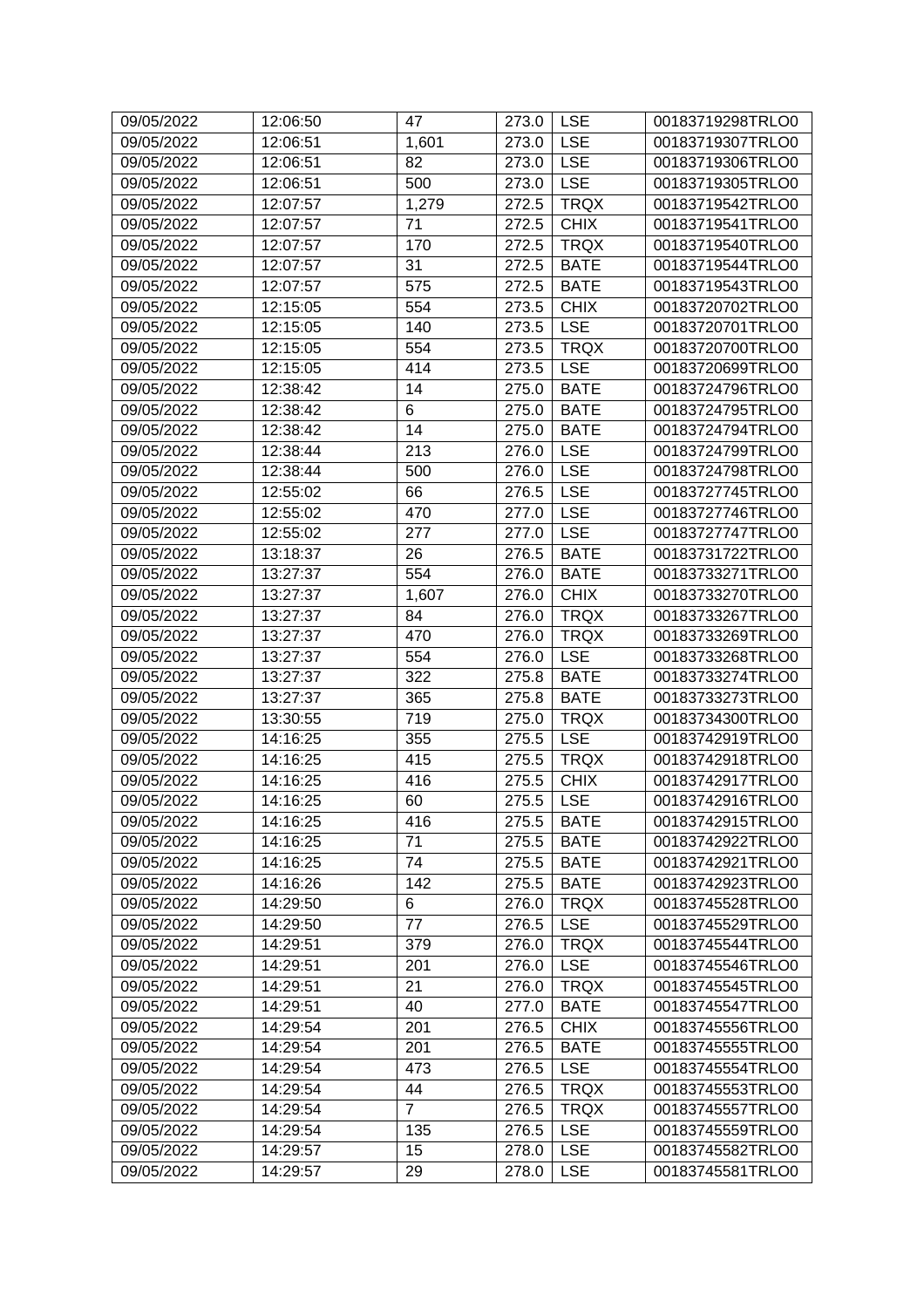| 09/05/2022 | 14:29:57 | 500 | 278.0 | <b>LSE</b>  | 00183745580TRLO0 |
|------------|----------|-----|-------|-------------|------------------|
| 09/05/2022 | 14:29:58 | 358 | 278.5 | <b>LSE</b>  | 00183745600TRLO0 |
| 09/05/2022 | 14:29:58 | 330 | 278.5 | <b>LSE</b>  | 00183745599TRLO0 |
| 09/05/2022 | 14:30:00 | 164 | 278.5 | <b>LSE</b>  | 00183745652TRLO0 |
| 09/05/2022 | 14:30:00 | 206 | 279.0 | <b>LSE</b>  | 00183745653TRLO0 |
| 09/05/2022 | 14:30:01 | 22  | 278.0 | <b>BATE</b> | 00183745702TRLO0 |
| 09/05/2022 | 14:30:01 | 21  | 278.0 | <b>CHIX</b> | 00183745701TRLO0 |
| 09/05/2022 | 14:30:01 | 128 | 278.0 | <b>TRQX</b> | 00183745700TRLO0 |
| 09/05/2022 | 14:30:01 | 216 | 278.0 | <b>LSE</b>  | 00183745704TRLO0 |
| 09/05/2022 | 14:30:01 | 216 | 278.0 | <b>TRQX</b> | 00183745703TRLO0 |
| 09/05/2022 | 14:30:08 | 201 | 277.0 | <b>LSE</b>  | 00183745892TRLO0 |
| 09/05/2022 | 14:30:08 | 201 | 277.0 | <b>TRQX</b> | 00183745891TRLO0 |
| 09/05/2022 | 14:30:08 | 201 | 277.0 | <b>CHIX</b> | 00183745894TRLO0 |
| 09/05/2022 | 14:30:08 | 201 | 277.0 | <b>BATE</b> | 00183745893TRLO0 |
| 09/05/2022 | 14:30:08 | 317 | 277.0 | <b>LSE</b>  | 00183745896TRLO0 |
| 09/05/2022 | 14:30:08 | 36  | 277.0 | <b>LSE</b>  | 00183745895TRLO0 |
| 09/05/2022 | 14:30:09 | 142 | 276.0 | <b>LSE</b>  | 00183745907TRLO0 |
| 09/05/2022 | 14:30:09 | 142 | 276.0 | <b>TRQX</b> | 00183745906TRLO0 |
| 09/05/2022 | 14:30:09 | 143 | 276.0 | <b>CHIX</b> | 00183745909TRLO0 |
| 09/05/2022 | 14:30:09 | 143 | 276.0 | <b>BATE</b> | 00183745908TRLO0 |
| 09/05/2022 | 14:35:01 | 129 | 277.5 | <b>LSE</b>  | 00183748481TRLO0 |
| 09/05/2022 | 14:37:38 | 188 | 278.0 | <b>CHIX</b> | 00183749943TRLO0 |
| 09/05/2022 | 14:37:38 | 130 | 278.0 | <b>BATE</b> | 00183749942TRLO0 |
| 09/05/2022 | 14:37:38 | 894 | 278.0 | <b>LSE</b>  | 00183749941TRLO0 |
| 09/05/2022 | 14:37:38 | 129 | 278.0 | <b>TRQX</b> | 00183749940TRLO0 |
| 09/05/2022 | 14:40:14 | 276 | 277.5 | <b>LSE</b>  | 00183751053TRLO0 |
| 09/05/2022 | 14:40:14 | 275 | 277.5 | <b>TRQX</b> | 00183751052TRLO0 |
| 09/05/2022 | 14:40:24 | 121 | 277.0 | <b>CHIX</b> | 00183751124TRLO0 |
| 09/05/2022 | 14:40:24 | 121 | 277.0 | <b>BATE</b> | 00183751123TRLO0 |
| 09/05/2022 | 14:40:24 | 121 | 277.0 | <b>LSE</b>  | 00183751125TRLO0 |
| 09/05/2022 | 14:40:24 | 120 | 277.0 | <b>TRQX</b> | 00183751122TRLO0 |
| 09/05/2022 | 14:40:24 | 36  | 276.0 | <b>LSE</b>  | 00183751126TRLO0 |
| 09/05/2022 | 14:44:50 | 104 | 276.3 | <b>BATE</b> | 00183753341TRLO0 |
| 09/05/2022 | 14:44:50 | 259 | 276.3 | <b>BATE</b> | 00183753340TRLO0 |
| 09/05/2022 | 14:45:38 | 91  | 276.3 | <b>BATE</b> | 00183753788TRLO0 |
| 09/05/2022 | 14:45:59 | 391 | 277.0 | <b>LSE</b>  | 00183753934TRLO0 |
| 09/05/2022 | 14:46:50 | 359 | 277.0 | <b>TRQX</b> | 00183754317TRLO0 |
| 09/05/2022 | 14:47:44 | 362 | 277.0 | <b>TRQX</b> | 00183754697TRLO0 |
| 09/05/2022 | 14:48:41 | 92  | 276.3 | <b>BATE</b> | 00183755098TRLO0 |
| 09/05/2022 | 14:48:56 | 103 | 277.0 | <b>TRQX</b> | 00183755209TRLO0 |
| 09/05/2022 | 14:48:56 | 270 | 277.0 | <b>TRQX</b> | 00183755208TRLO0 |
| 09/05/2022 | 14:49:44 | 313 | 277.0 | <b>TRQX</b> | 00183755636TRLO0 |
| 09/05/2022 | 14:50:32 | 349 | 276.3 | <b>BATE</b> | 00183756057TRLO0 |
| 09/05/2022 | 14:51:20 | 92  | 276.3 | <b>BATE</b> | 00183756451TRLO0 |
| 09/05/2022 | 14:51:20 | 716 | 276.3 | <b>BATE</b> | 00183756452TRLO0 |
| 09/05/2022 | 14:56:05 | 95  | 275.5 | <b>TRQX</b> | 00183758527TRLO0 |
| 09/05/2022 | 14:59:56 | 309 | 276.3 | <b>BATE</b> | 00183760343TRLO0 |
| 09/05/2022 | 15:00:34 | 184 | 275.5 | <b>BATE</b> | 00183760710TRLO0 |
| 09/05/2022 | 15:00:34 | 379 | 275.5 | <b>LSE</b>  | 00183760714TRLO0 |
| 09/05/2022 | 15:00:34 | 232 | 275.5 | <b>BATE</b> | 00183760713TRLO0 |
| 09/05/2022 | 15:00:34 | 416 | 275.5 | <b>CHIX</b> | 00183760712TRLO0 |
| 09/05/2022 | 15:00:34 | 36  | 275.5 | <b>LSE</b>  | 00183760711TRLO0 |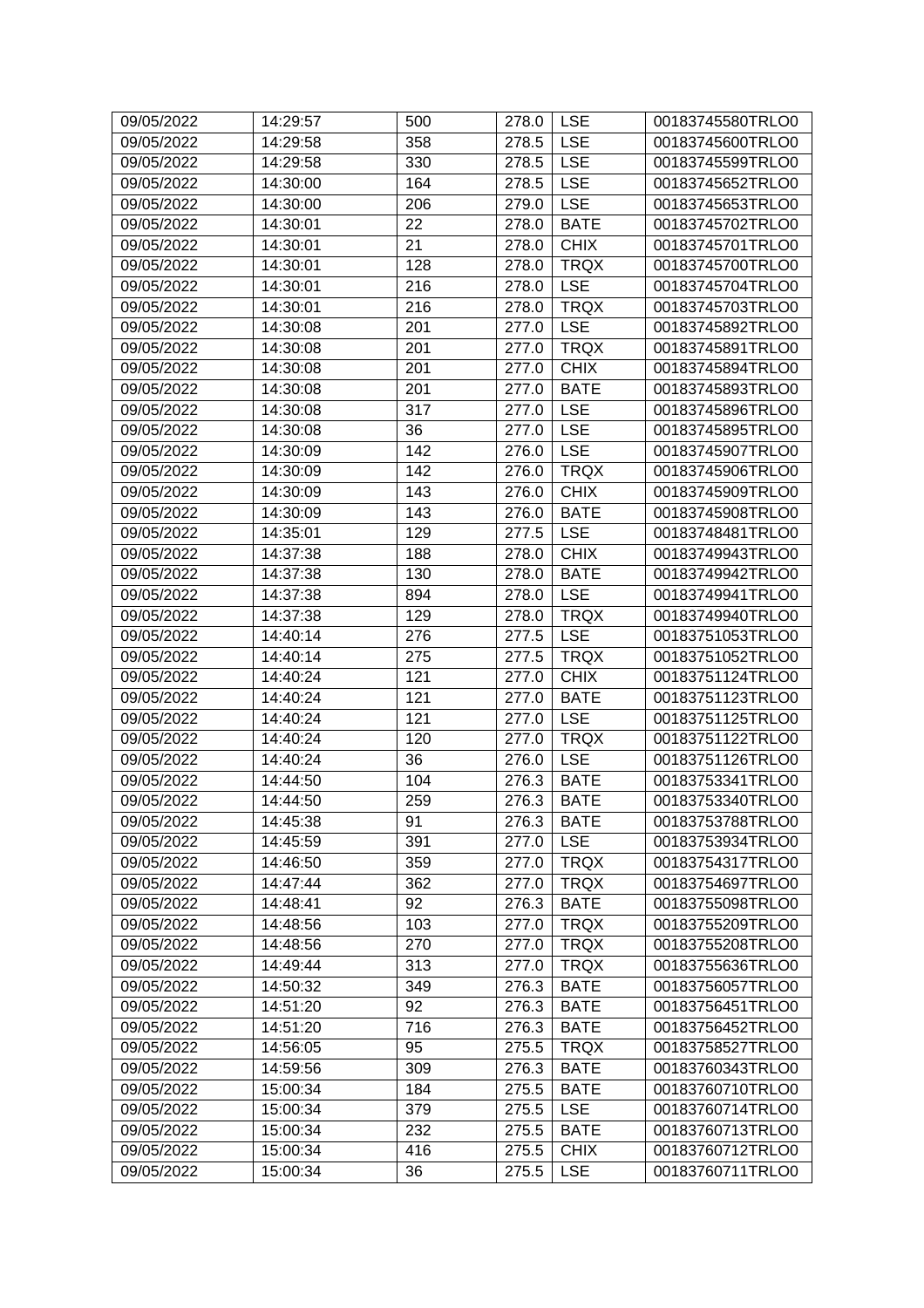| 09/05/2022 | 15:00:34 | 320            | 275.5 | <b>TRQX</b> | 00183760709TRLO0                     |
|------------|----------|----------------|-------|-------------|--------------------------------------|
| 09/05/2022 | 15:00:34 | 135            | 275.5 | <b>BATE</b> | 00183760716TRLO0                     |
| 09/05/2022 | 15:00:34 | 252            | 275.5 | <b>BATE</b> | 00183760715TRLO0                     |
| 09/05/2022 | 15:05:41 | 363            | 275.0 | <b>BATE</b> | 00183762773TRLO0                     |
| 09/05/2022 | 15:05:41 | 416            | 275.0 | <b>CHIX</b> | 00183762772TRLO0                     |
| 09/05/2022 | 15:05:41 | 53             | 275.0 | <b>BATE</b> | 00183762771TRLO0                     |
| 09/05/2022 | 15:05:41 | 415            | 275.0 | <b>LSE</b>  | 00183762770TRLO0                     |
| 09/05/2022 | 15:05:41 | 415            | 275.0 | <b>TRQX</b> | 00183762769TRLO0                     |
| 09/05/2022 | 15:05:43 | 220            | 274.5 | <b>BATE</b> | 00183762826TRLO0                     |
| 09/05/2022 | 15:05:43 | 416            | 274.5 | <b>CHIX</b> | 00183762825TRLO0                     |
| 09/05/2022 | 15:05:43 | 415            | 274.5 | <b>TRQX</b> | 00183762824TRLO0                     |
| 09/05/2022 | 15:05:43 | 196            | 274.5 | <b>BATE</b> | 00183762823TRLO0                     |
| 09/05/2022 | 15:05:43 | 415            | 274.5 | <b>LSE</b>  | 00183762822TRLO0                     |
| 09/05/2022 | 15:14:30 | 62             | 273.5 | <b>LSE</b>  | 00183766529TRLO0                     |
| 09/05/2022 | 15:27:02 | 416            | 273.5 | <b>CHIX</b> | 00183771709TRLO0                     |
| 09/05/2022 | 15:27:02 | 416            | 273.5 | <b>BATE</b> | 00183771708TRLO0                     |
| 09/05/2022 | 15:27:02 | 415            | 273.5 | <b>TRQX</b> | 00183771707TRLO0                     |
| 09/05/2022 | 15:27:02 | 353            | 273.5 | <b>LSE</b>  | 00183771706TRLO0                     |
| 09/05/2022 | 15:27:02 | 415            | 273.0 | <b>TRQX</b> | 00183771711TRLO0                     |
| 09/05/2022 | 15:27:02 | 415            | 273.0 | <b>LSE</b>  | 00183771710TRLO0                     |
| 09/05/2022 | 15:45:06 | 271            | 271.5 | <b>CHIX</b> | 00183778686TRLO0                     |
| 09/05/2022 | 15:45:06 | 271            | 271.5 | <b>BATE</b> | 00183778685TRLO0                     |
| 09/05/2022 | 15:45:06 | 143            | 271.5 | <b>CHIX</b> | 00183778684TRLO0                     |
| 09/05/2022 | 15:45:06 | 143            | 271.5 | <b>BATE</b> | 00183778683TRLO0                     |
| 09/05/2022 | 15:45:06 | 140            | 271.5 | <b>LSE</b>  | 00183778682TRLO0                     |
| 09/05/2022 | 15:45:06 | 207            | 271.5 | <b>TRQX</b> | 00183778681TRLO0                     |
| 09/05/2022 | 15:45:06 | 274            | 271.5 | <b>LSE</b>  | 00183778680TRLO0                     |
| 09/05/2022 | 15:45:06 | 206            | 271.5 | <b>TRQX</b> | 00183778679TRLO0                     |
| 09/05/2022 | 15:45:07 | 312            | 271.0 | <b>TRQX</b> | 00183778689TRLO0                     |
| 09/05/2022 | 15:55:02 | 140            | 271.0 | <b>BATE</b> | 00183782517TRLO0                     |
| 09/05/2022 | 15:55:02 | 140            | 271.0 | <b>CHIX</b> | 00183782516TRLO0                     |
| 09/05/2022 | 15:55:02 | 382            | 271.0 | <b>TRQX</b> | 00183782515TRLO0                     |
| 09/05/2022 | 15:55:02 | 113            | 271.0 | <b>LSE</b>  | 00183782514TRLO0                     |
| 09/05/2022 | 15:55:02 | 26             | 271.0 | <b>LSE</b>  |                                      |
| 09/05/2022 |          | 5              |       | <b>LSE</b>  | 00183782518TRLO0<br>00183782570TRLO0 |
|            | 15:55:07 | 14             | 271.0 | <b>CHIX</b> | 00183782572TRLO0                     |
| 09/05/2022 | 15:55:07 | $\overline{5}$ | 271.5 |             |                                      |
| 09/05/2022 | 15:55:07 |                | 271.5 | <b>CHIX</b> | 00183782571TRLO0                     |
| 09/05/2022 | 15:55:07 | 49             | 271.5 | <b>CHIX</b> | 00183782573TRLO0                     |
| 09/05/2022 | 15:55:11 | 63             | 271.5 | <b>LSE</b>  | 00183782614TRLO0                     |
| 09/05/2022 | 15:55:14 | $\overline{4}$ | 271.5 | <b>LSE</b>  | 00183782621TRLO0                     |
| 09/05/2022 | 15:59:54 | 68             | 271.0 | <b>BATE</b> | 00183784110TRLO0                     |
| 09/05/2022 | 15:59:54 | 172            | 271.0 | <b>CHIX</b> | 00183784109TRLO0                     |
| 09/05/2022 | 16:09:19 | 110            | 270.5 | <b>LSE</b>  | 00183788689TRLO0                     |
| 09/05/2022 | 16:09:19 | 110            | 270.5 | <b>CHIX</b> | 00183788691TRLO0                     |
| 09/05/2022 | 16:09:19 | 110            | 270.5 | <b>BATE</b> | 00183788690TRLO0                     |
| 09/05/2022 | 16:09:19 | 110            | 270.5 | <b>TRQX</b> | 00183788688TRLO0                     |
| 09/05/2022 | 16:09:19 | 1,200          | 270.5 | <b>BATE</b> | 00183788692TRLO0                     |
| 09/05/2022 | 16:10:17 | 160            | 271.0 | <b>LSE</b>  | 00183789440TRLO0                     |
| 09/05/2022 | 16:10:17 | 139            | 271.5 | <b>CHIX</b> | 00183789442TRLO0                     |
| 09/05/2022 | 16:10:17 | 22             | 271.5 | <b>CHIX</b> | 00183789441TRLO0                     |
| 09/05/2022 | 16:10:18 | 63             | 271.5 | <b>BATE</b> | 00183789446TRLO0                     |
| 09/05/2022 | 16:10:18 | 16             | 271.5 | <b>BATE</b> | 00183789445TRLO0                     |